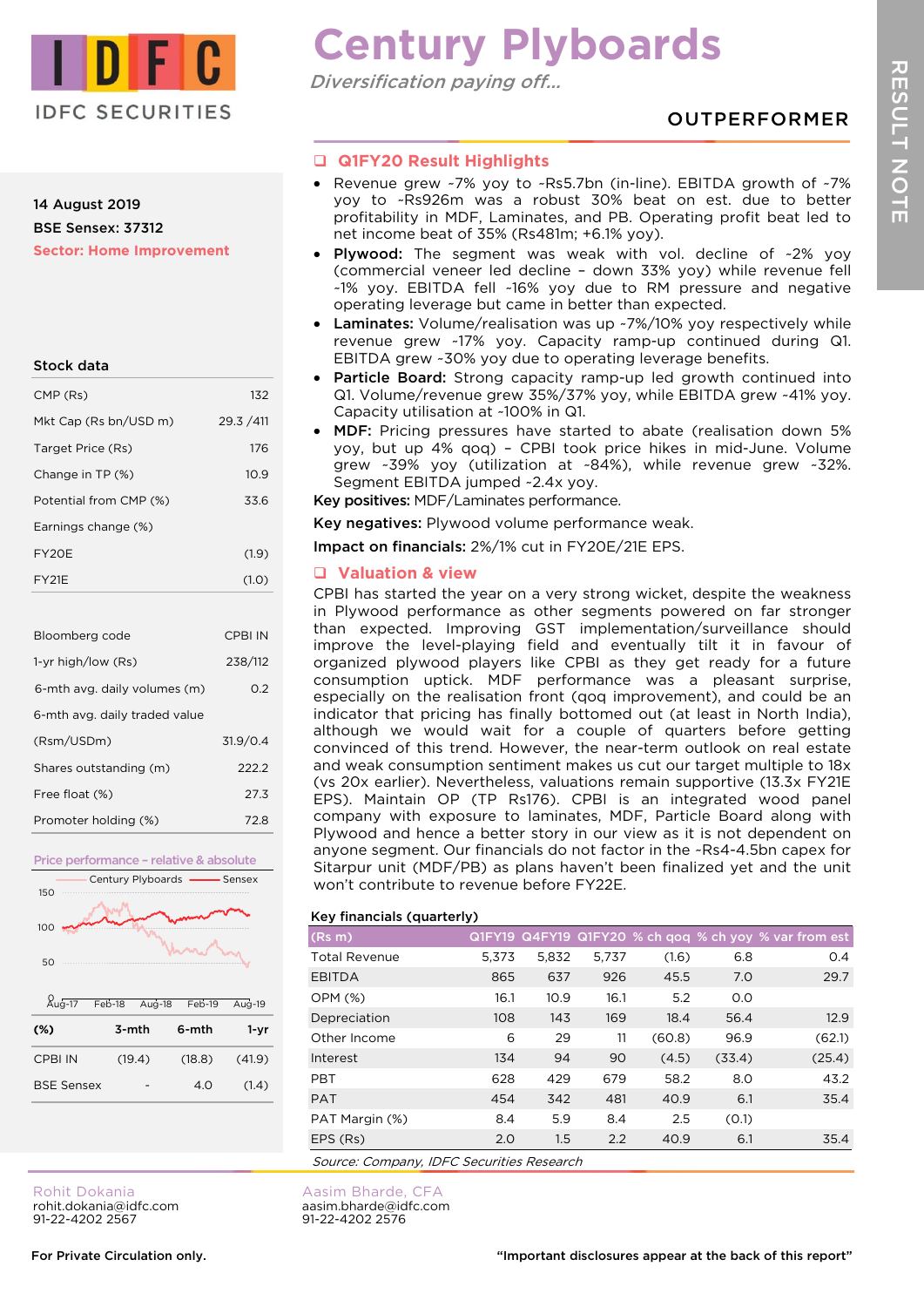# Exhibit 1: Quarterly results (standalone) (Rsm) Q4FY18 Q1FY19 Q2FY19 Q3FY19 Q4FY19 Q1FY20 Comments Total Revenue 5,441 5,373 5,644 5,789 5,832 5,737 Barring Ply, all other segments outperformed expectations YoY (%) 11.4 22.5 18.9 13.5 7.2 6.8 RM Costs (incl. RM Costs (incl. 2,028 2,239 2,327 2,444 2,351  $2,327$   $2,444$  2,327  $2,327$   $2,444$   $2,327$   $2,444$   $2,327$   $2,449$   $2,327$   $2,449$   $2,327$   $2,49$   $2,327$   $2,49$   $2,327$   $2,449$   $2,327$   $2,327$   $2,49$   $2,327$   $2,49$   $2,32$ Ply/MDF/Laminates Purchases 710 515 618 644 678 594 Personnel Expenses 752 790 840 810 837 845 Other Expenses 1,119 963 1,117 1,132 1,330 1,045 Total Expenditure 4,610 4,507 4,902 5,030 5,196 4,811 EBITDA 832 865 742 759 637 926 30% beat due to better margins in all subsegments EBITDA Margin (%) 15.3 16.1 13.2 13.1 10.9 16.1 Depreciation 277 108 113 136 143 169 Other Income 13 6 10 16 29 11 Interest 122 134 155 62 94 90 PBT 445 628 485 577 429 679 Tax 88| 175| 106 162 87| 197 Tax Rate (%) 19.8 27.8 22.0 28.2 20.4 29.1 Profit After Tax 357 454 378 414 342 481 35% beat YoY (%) (36.1) 33.0 (5.8) (11.2) (4.4) 6.1 PAT Margin (%) 6.6 8.4 6.7 7.2 5.9 8.4

Source: Company, IDFC Securities Research

### Exhibit 2: Segment details

| (Rsm)                    | <b>Q4FY18</b> | Q1FY19  | <b>Q2FY19</b>  | Q3FY19 | <b>Q4FY19</b> | <b>Q1FY20</b> | <b>YoY</b> (%) |
|--------------------------|---------------|---------|----------------|--------|---------------|---------------|----------------|
| Plywood:                 |               |         |                |        |               |               |                |
| Revenue                  | 3,230         | 3,179   | 3,224          | 3,143  | 3,235         | 3,157         | (0.7)          |
| <b>EBITDA</b>            | 520           | 549     | 500            | 380    | 315           | 461           | (16.1)         |
| EBITDA Margin (%)        | 16.1          | 17.3    | 15.5           | 12.1   | 9.7           | 14.6          |                |
| Laminates:               |               |         |                |        |               |               |                |
| Revenue                  | 1,056         | 915     | 1,106          | 1,138  | 1,231         | 1,071         | 17.1           |
| <b>EBITDA</b>            | 133           | 86      | 88             | 102    | 110           | 113           | 30.4           |
| EBITDA Margin (%)        | 12.6          | 9.4     | 8.0            | 9.0    | 8.9           | 10.5          |                |
| <b>Particle Board:</b>   |               |         |                |        |               |               |                |
| Revenue                  | 190           | 182     | 286            | 265    | 241           | 249           | 36.5           |
| <b>EBITDA</b>            | 34            | 49      | 54             | 55     | 61            | 68            | 40.6           |
| EBITDA Margin (%)        | 18.1          | 26.6    | 18.9           | 20.8   | 25.4          | 27.4          |                |
| MDF:                     |               |         |                |        |               |               |                |
| Revenue                  | 621           | 699     | 613            | 882    | 760           | 919           | 31.5           |
| <b>EBITDA</b>            | 97            | 90      | 36             | 141    | 116           | 216           | 138.4          |
| EBITDA Margin (%)        | 15.6          | 12.9    | 5.9            | 15.9   | 15.3          | 23.5          |                |
| <b>Container Freight</b> |               |         |                |        |               |               |                |
| Revenue                  | 232           | 302     | 262            | 248    | 218           | 224           | (26.0)         |
| <b>EBITDA</b>            | 87            | 121     | 89             | 72     | 52            | 77            | (37.0)         |
| EBITDA Margin (%)        | 37.7          | 40.2    | 33.9           | 29.0   | 23.9          | 34.2          |                |
| Others:                  |               |         |                |        |               |               |                |
| Revenue                  | 86            | 95      | 154            | 113    | 147           | 117           | 23.0           |
| <b>EBITDA</b>            | (14)          | $\circ$ | $\overline{7}$ | 8      | 11            | 8             | 1,950.0        |
| EBITDA Margin (%)        | (16.6)        | 0.4     | 4.8            | 7.4    | 7.7           | 7.0           |                |

Source: Company, IDFC Securities Research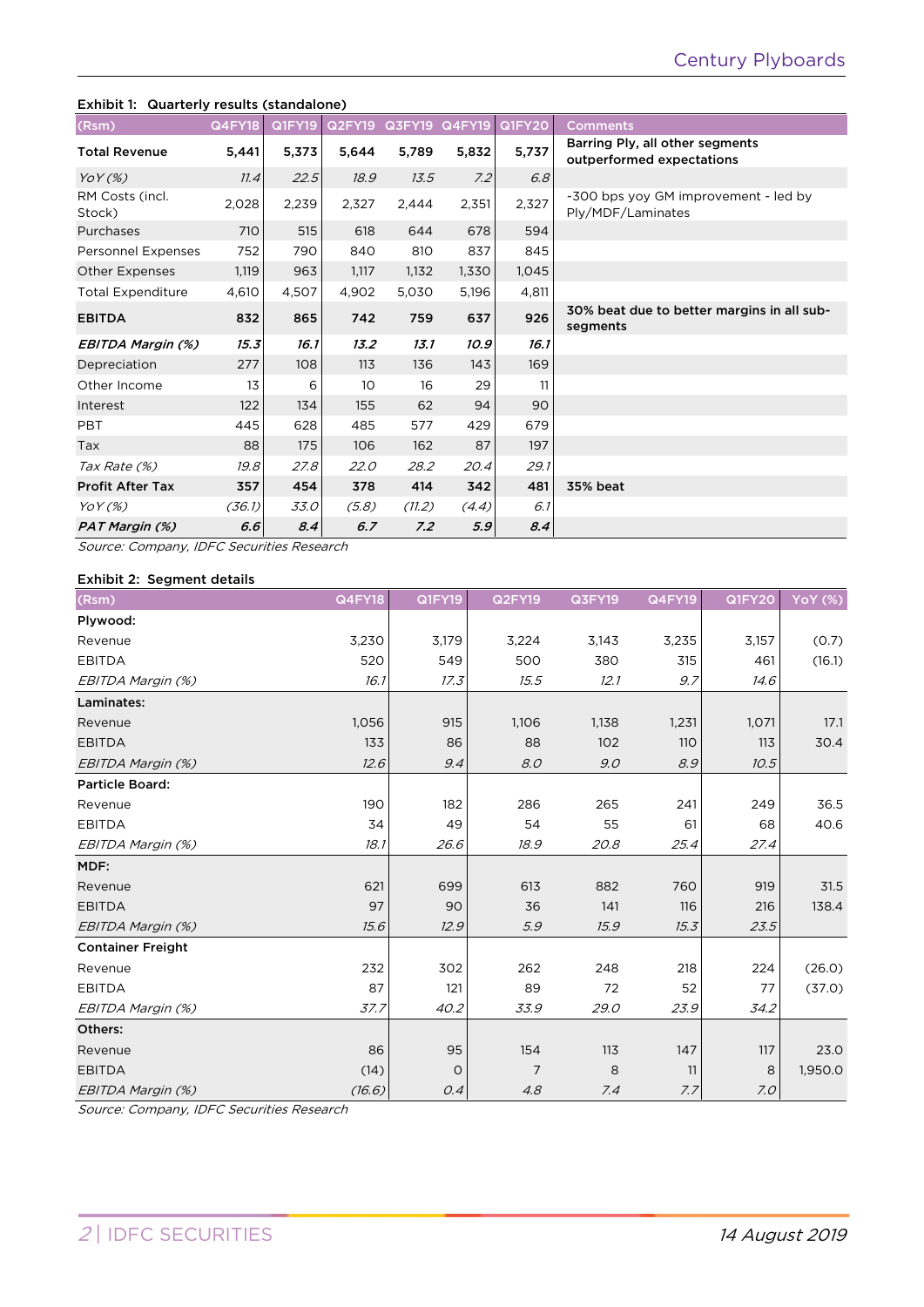#### Exhibit 3: Plywood/Laminates - Operating Metrics

| LANDIC J. Flywood/Lannilates - Operating Pietrics |           |               |               |           |           |               |                |
|---------------------------------------------------|-----------|---------------|---------------|-----------|-----------|---------------|----------------|
| <b>Particulars</b>                                | Q4FY18    | <b>Q1FY19</b> | <b>Q2FY19</b> | Q3FY19    | Q4FY19    | <b>Q1FY20</b> | <b>YoY (%)</b> |
| Plywood Volume (cbm):                             | 66,712    | 63,734        | 64,337        | 62,217    | 62,349    | 62,678        | (1.7)          |
| - Plywood                                         | 56,488    | 56,055        | 56,466        | 53,385    | 54,536    | 56,642        | 1.0            |
| - Deco Ply                                        | 2,422     | 2,509         | 2,690         | 2,720     | 2,690     | 2,565         | 2.2            |
| - Commercial Veneer                               | 7,802     | 5,170         | 5,181         | 6,112     | 5,123     | 3,471         | (32.9)         |
|                                                   |           |               |               |           |           |               |                |
| Plywood Realisation (Rs/cbm):                     | 48,141    | 49,627        | 49,963        | 50,327    | 51,731    | 50,220        | 1.2            |
| - Plywood                                         | 45,319    | 46,563        | 47,064        | 46,792    | 48,021    | 46,497        | (0.1)          |
| - Deco Ply                                        | 129,604   | 139,020       | 141,970       | 148,603   | 144,981   | 148,577       | 6.9            |
| - Commercial Veneer                               | 43,284    | 39,458        | 33,797        | 37,467    | 42,260    | 38,289        | (3.0)          |
|                                                   |           |               |               |           |           |               |                |
| Laminates Volume (sheets):                        | 1,496,788 | 1,318,930     | 1,491,204     | 1,469,058 | 1,599,771 | 1,407,387     | 6.7            |
| - Domestic                                        | 1,492,657 | 1,314,619     | 1,486,638     | 1,463,382 | 1,593,390 | 1,400,731     | 6.6            |
| - Exteria                                         | 4,131     | 4,311         | 4,566         | 5,676     | 6,381     | 6,656         | 54.4           |
|                                                   |           |               |               |           |           |               |                |
| Laminates Realisation (Rs/sheet):                 | 701.0     | 685.0         | 732.3         | 762.2     | 754.3     | 749.8         | 9.5            |
| - Domestic                                        | 687.1     | 668.6         | 716.9         | 742.5     | 735.8     | 726.5         | 8.7            |
| - Exteria                                         | 5,737.1   | 5,706.3       | 5,760.0       | 5,849.2   | 5,375.3   | 5,664.1       | (0.7)          |

Source: Company, IDFC Securities Research

#### Exhibit 4: Particle Board/MDF - Operating Metrics

| <b>Particulars</b>     | <b>Q4FY18</b> | Q1FY19 | Q2FY19 | Q3FY19 | <b>Q4FY19</b> | <b>Q1FY20</b> | YoY (%) |
|------------------------|---------------|--------|--------|--------|---------------|---------------|---------|
| PB:                    |               |        |        |        |               |               |         |
| - Volume (cbm)         | 11,308        | 11,357 | 19.435 | 16.254 | 14.849        | 15,276        | 34.5    |
| - Realisation (Rs/cbm) | 16,785        | 16.052 | 14.736 | 16.291 | 16.244        | 16.294        | 1.5     |
| MDF:                   |               |        |        |        |               |               |         |
| - Volume (cbm)         | 27,250        | 29.659 | 27.037 | 40.138 | 35,395        | 41,177        | 38.8    |
| - Realisation (Rs/cbm) | 23,765        | 23,544 | 22,617 | 21,964 | 21,469        | 22,301        | (5.3)   |

Source: Company, IDFC Securities Research

# **Conference Call Highlights**

- Price hikes taken in Plywood/MDF: CPBI has taken price hikes across its Plywood portfolio (1% overall, 3-4% for Sainik MR plywood). On the MDF side, the company has taken 3-4% price hikes across different grades of thick MDF (75% of total MDF output).
- Q2 could see disruptions due to flooding across markets; full year to remain unaffected: CPBI has called out that Q2 could see possible disruptions in business across its markets (esp Kerala which is an important premium product market) due to the flooding situation in various states in July/August. However, demand would get a boost post floods due to reconstruction/repair demand and as such, full year expectations remain unaffected.
- MDF prices have stabilized: CPBI doesn't expect MDF prices, in North India, to fall from current levels as consumption is increasing at a healthy pace. However, MDF prices are not expected to rise sharply either due to threat of lower-priced imports.
- Myanmar face veneer prices now at sustainable level: Prices had risen to \$1,100/MT but have now fallen to \$700/MT which CPBI believes is a more sustainable price level. CPBI would look to procure face veneer from Myanmar for its premium products while for the balance it would prefer the lower priced variants from Gabon.
- FY20E Expectations: Plywood revenue growth of ~7-8% (margin of 14%+), Laminates 15% plus revenue growth with margins of 11%. At a company level management is hopeful of 10% revenue growth with margins of 15%.
- Gabon Face Veneer plant expected by December 2019: Plant construction is in full swing currently and is expected to be commissioned by December 2019. Capex for this plant is ~Rs270m (of which Rs100m is machinery and balance is for land for which CPBI will pay instalments (~Rs30m already paid and balance to be paid over the next 42 months).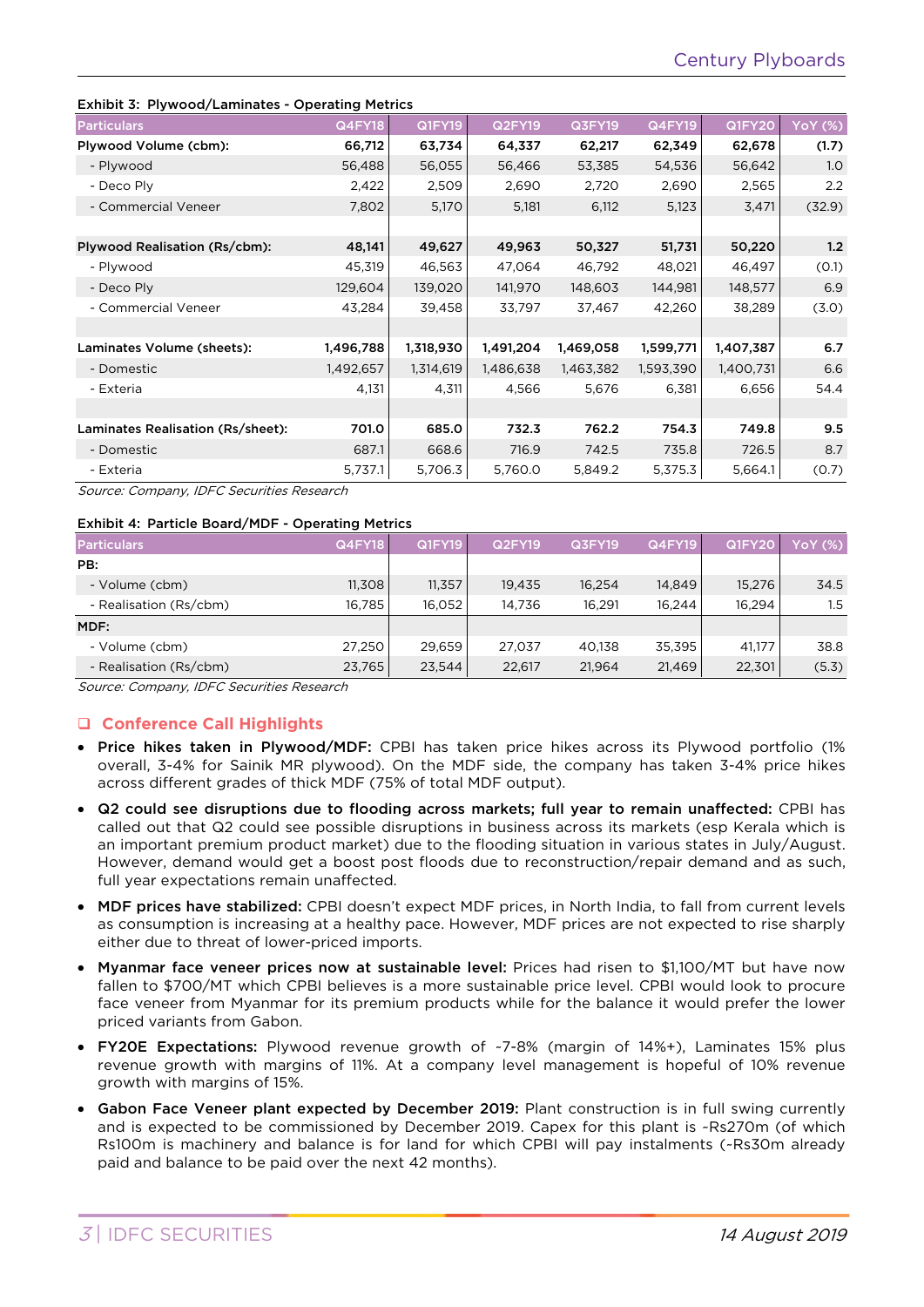- No plans to increase Laminates capacity currently: CPBI has 6 laminate lines (~1mn sheets per line capacity) currently at its West Bengal plant of which 5 are running at 100% capacity. The company would aim to fully utilize all 6 lines before embarking on capacity expansion in this space.
- Sitarpur MDF/PB capacity expansion plans in final stages: CPBI is almost finalizing its plans to go ahead with a combined plant to manufacture ~500 cbm/day each of MDF and PB at Sitarpur (Uttar Pradesh). Plant capex is estimated at ~Rs4-4.5bn and is lower than its Hoshiarpur MDF unit capex (~Rs3.5bn for 600 cbm/day) as many plant-level facilities (e.g. electrical substation) would be common for both units. The capex would be spread out over FY20E (~Rs0.5-1bn) and FY21E (Rs3.5- 4bn) and revenue from this plant would accrue from FY22E onwards. CPBI has the incentive of setting off 200% of GST remittances from this particular plant over the next ten years (which would help pay off the investment of the plant itself).
- MDF replacing Thin Plywood at retail level: CPBI mentioned that MDF is slowly making in-roads into retail customers as well. Plywood dealers now sell MDF as well, and it is considered a good replacement for Thin Plywood.

# Exhibit 5: Change in estimates

|                   |                 | FY20E          |          |                 | <b>FY21E</b>   |          |
|-------------------|-----------------|----------------|----------|-----------------|----------------|----------|
| (Rsm)             | <b>Previous</b> | <b>Revised</b> | % Change | <b>Previous</b> | <b>Revised</b> | % Change |
| Revenue           | 25,211          | 24,712         | (2.0)    | 27,966          | 27,794         | (0.6)    |
| <b>EBITDA</b>     | 3,506           | 3,608          | 2.9      | 3,997           | 4,144          | 3.7      |
| EBITDA Margin (%) | 13.9            | 14.6           |          | 14.3            | 14.9           |          |
| <b>PAT</b>        | 1,871           | 1.836          | (1.9)    | 2,203           | 2,181          | (1.0)    |
| EPS (Rs)          | 8.4             | 8.2            | (1.9)    | 9.9             | 9.8            | (1.0)    |

Source: IDFC Securities Research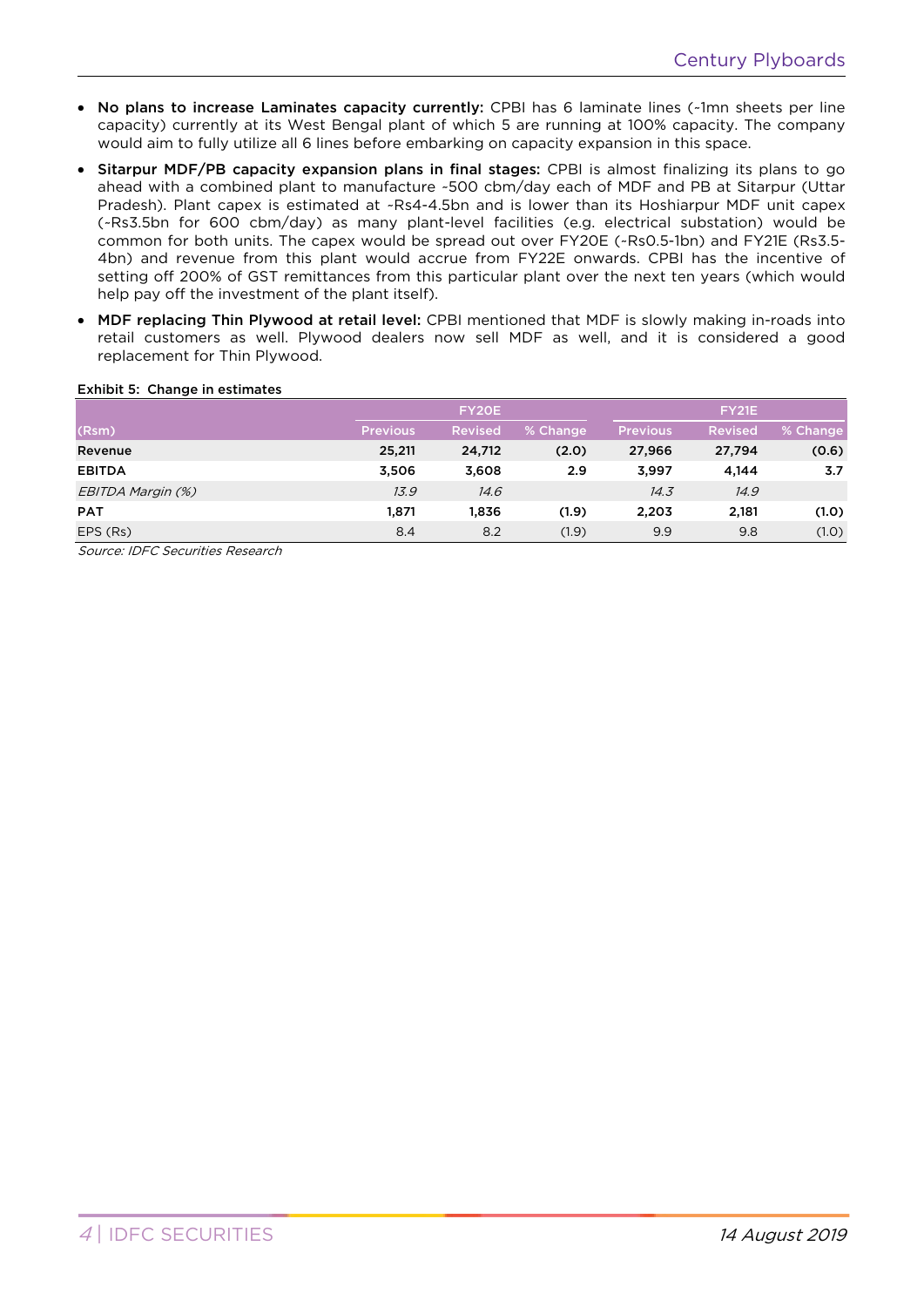# Century Plyboards

#### Income statement Year to 31 Mar (Rs FY17 FY18 FY19 FY20E FY21E<br>m) Net sales 18,187 20,239 22,804 24,712 27,794 % growth 10.8 11.3 12.7 8.4 12.5 Operating expenses 15,068 16,929 19,788 21,104 23,651 EBITDA 3,120 3,311 3,016 3,608 4,144 % change 7.8 6.1 (8.9) 19.6 14.8 Other income 226 79 71 79 86 Net interest cost 302 358 469 426 426 Depreciation 593 907 595 775 852 Pre-tax profit 2,450 2,124 2,023 2,486 2,953 Deferred tax 0 0 0 0 0 0 Current tax 515 463 535 646 768 Profit after tax 1,935 1,661 1,489 1,840 2,185 Preference dividend 0 0 0 0 0 0 Minorities (30) (31) (4) (4) (4) Adjusted net profit 1,905 1,631 1,485 1,836 2,181 Non-recurring items 0 0 0 0 0 0 Reported net profit 1,905 1,631 1,485 1,836 2,181 % change  $12.7$   $(14.4)$   $(9.0)$   $23.7$  18.8

#### Key ratios Year to 31 Mar FY17 FY18 FY19 FY20E FY21E EBITDA margin (%) 17.2 16.4 13.2 14.6 14.9 EBIT margin (%) 13.9 11.9 10.6 11.5 11.8 PAT margin (%) 10.5 8.1 6.5 7.4 7.8 RoE (%) 30.1 20.4 15.9 17.0 17.4 RoCE (%) 21.3 17.1 16.1 17.4 18.3 Gearing (x) 0.7 0.6 0.5 0.3 0.2 Net debt/ EBITDA (x) 1.7 1.7 1.7 1.1 0.8 FCF yield (%) (2.6) 1.7 3.6 6.4 4.3 Dividend yield (%) 0.0 0.8 0.8 0.8 0.8

#### Valuations

| Year to 31 Mar        | <b>FY17</b> | <b>FY18</b> | <b>FY19</b> | FY20E | <b>FY21E</b> |
|-----------------------|-------------|-------------|-------------|-------|--------------|
| Reported EPS (Rs)     | 8.6         | 7.3         | 6.7         | 8.2   | 9.8          |
| Adj. EPS (Rs)         | 8.6         | 7.3         | 6.7         | 8.2   | 9.8          |
| PE(x)                 | 15.4        | 18.0        | 19.8        | 16.0  | 13.5         |
| Price/Book (x)        | 4.0         | 3.4         | 2.9         | 2.5   | 2.2          |
| $EV/$ Net sales $(x)$ | 1.9         | 1.7         | 1.5         | 1.4   | 1.2          |
| EV/EBITDA (x)         | 11.2        | 10.6        | 11.5        | 9.3   | 79           |
| EV/CE(x)              | 2.6         | 2.4         | 2.2         | 20    | 1.7          |

# Balance sheet

| As on 31 Mar (Rs<br>m)           | <b>FY17</b> | <b>FY18</b> | <b>FY19</b> | FY20E     | <b>FY21E</b> |
|----------------------------------|-------------|-------------|-------------|-----------|--------------|
| Paid-up capital                  | 223         | 223         | 223         | 223       | 223          |
| Preference capital               | Ω           | $\bigcap$   | $\bigcirc$  | $\bigcap$ | Ω            |
| Reserves & surplus               | 6,927       | 8,293       | 9,527       | 11,095    | 13,009       |
| Shareholders'<br>equity          | 7,269       | 8,699       | 10,002      | 11,575    | 13,493       |
| Total current<br>liabilities     | 2,259       | 2,648       | 2,657       | 2,914     | 3,309        |
| <b>Total debt</b>                | 6,114       | 5,754       | 5,319       | 5,319     | 5,319        |
| Deferred tax<br>liabilities      | Ω           | Ω           | Ω           | Ω         | $\Omega$     |
| Other non-current<br>liabilities | 207         | 153         | 140         | 152       | 165          |
| <b>Total liabilities</b>         | 8,580       | 8,555       | 8,116       | 8,385     | 8,793        |
| Total equity &<br>liabilities    | 15,849      | 17,254      | 18,118      | 19,960    | 22,286       |
| Net fixed assets                 | 6,050       | 7,754       | 8,633       | 8,626     | 9,243        |
| Investments                      | 61          | 61          | 64          | 64        | 64           |
| Cash                             | 672         | 211         | 262         | 1,453     | 2,032        |
| Other current assets             | 8,133       | 8,370       | 8,403       | 9,061     | 10,191       |
| Deferred tax assets              | 689         | 690         | 615         | 615       | 615          |
| Other non-current<br>assets      | 244         | 168         | 141         | 141       | 141          |
| Net working capital              | 6,547       | 5,934       | 6,008       | 7,599     | 8,914        |
| <b>Total assets</b>              | 15,849      | 17,254      | 18,118      | 19,960    | 22,286       |

#### Cash flow

| <b>FY17</b>    | <b>FY18</b> | <b>FY19</b> | FY20E    | <b>FY21E</b> |
|----------------|-------------|-------------|----------|--------------|
| 2,450          | 2,124       | 2,023       | 2,486    | 2,953        |
| 593            | 907         | 595         | 775      | 852          |
| (574)          | 228         | 3           | (401)    | (736)        |
| (515)          | (463)       | (535)       | (646)    | (768)        |
| 302            | 358         | 469         | 426      | 426          |
| 6              | 12          | (13)        | $\Omega$ | $\Omega$     |
| 2.359          | 3,100       | 2.543       | 2.651    | 2,740        |
| (3, 119)       | (2,610)     | (1, 474)    | (768)    | (1,468)      |
| (761)          | 490         | 1.069       | 1.883    | 1.271        |
| $\mathfrak{D}$ | Ω           | (3)         | Ω        | Ω            |
| 1,418          | (360)       | (435)       | Ω        | $\Omega$     |
| (302)          | (358)       | (469)       | (426)    | (426)        |
| Ω              | Ω           | Ω           | (189)    | $\bigcirc$   |
| Ω              | (222)       | (222)       | (223)    | (223)        |
| (73)           | (44)        | 47          | 145      | (45)         |
| 284            | (461)       | 51          | 1.190    | 579          |
|                |             |             |          |              |



As of Jun 19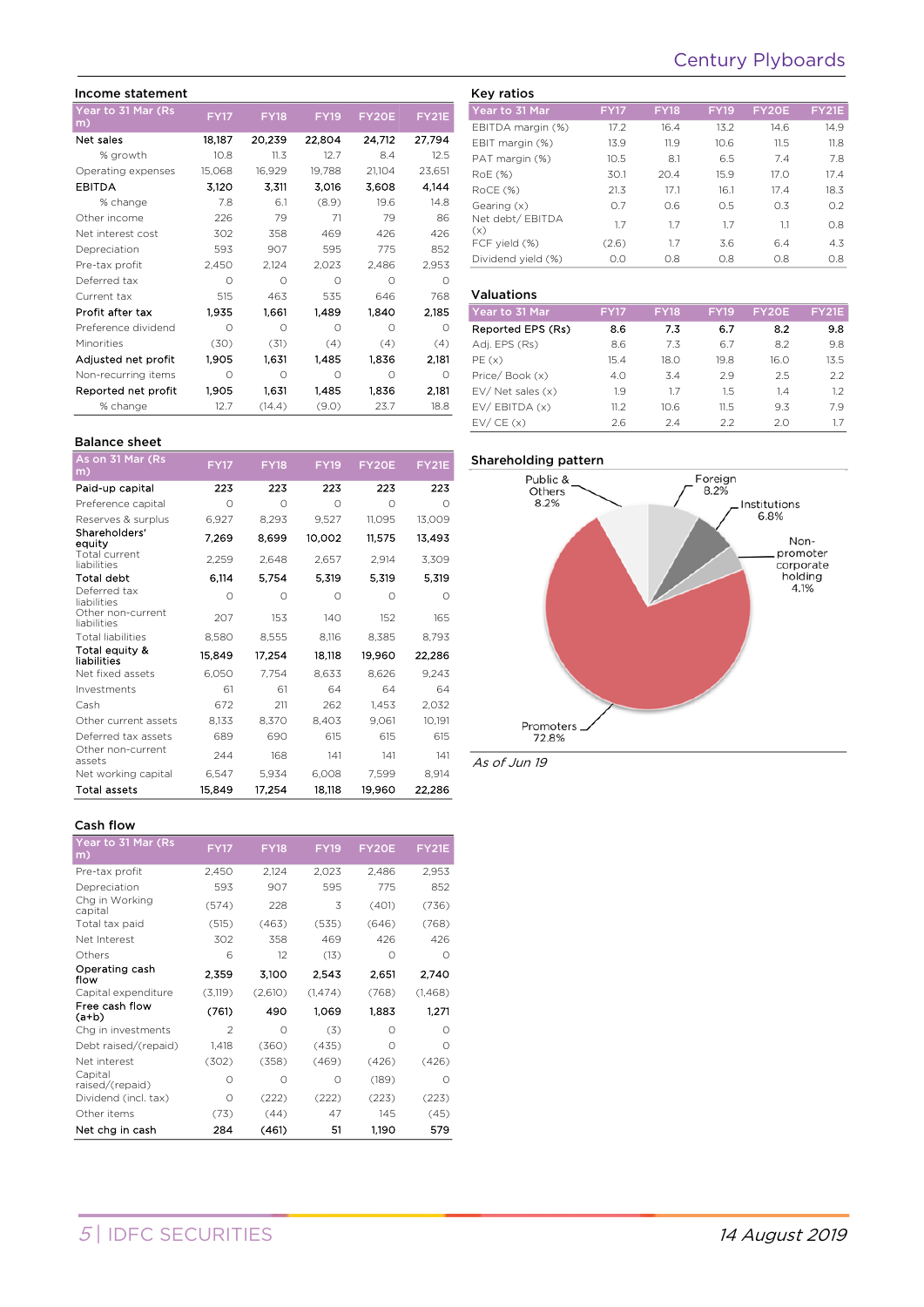## Disclaimer

This document has been prepared by IDFC Securities Ltd (IDFC SEC). IDFC SEC is a full-service, integrated investment banking, and institutional broking group. There are no material disciplinary actions taken against IDFC SEC.

This document does not constitute an offer or solicitation for the purchase or sale of any financial instrument or as an official confirmation of any transaction.

The information contained herein is from publicly available data or other sources believed to be reliable. While we would endeavour to update the information herein on reasonable basis, the opinions and information in this report are subject to change without notice and IDFC SEC, its subsidiaries<br>and associated companies, their directors and employees ("IDFC SEC and Also, there may be regulatory, compliance, or other reasons that may prevent IDFC SEC and its associates from doing so. Thus, the opinions expressed /<br>information provided herein should be considered those of IDFC SEC as o express or implied that information contained herein is accurate or complete and it should not be relied upon as such.

The information contained in this document has no regard to the specific investment objectives, financial situation or particular needs of any specific<br>recipient. This document is prepared for assistance only and is not in they deem necessary to arrive at an independent evaluation of an investment in the securities of companies referred to in this document (including the merits and risks involved) and investment decisions based upon their own financial objectives and financial resources. Investors assume the entire risk of<br>any use made of the information contained in the document. Investme performance is not necessarily a guide to future performance and an investor may not get back the amount originally invested.

Foreign currency-denominated securities are subject to fluctuations in exchange rates that could have an adverse effect on the value or the price of, or income derived from, the investment. In addition, investors in securities, the values of which are influenced by foreign currencies, effectively assume currency risk.

Associates of IDFC SEC may have issued other reports that are inconsistent with and reach different conclusions from, the information presented in this report.

This report is not directed or intended for distribution to, or use by, any person or entity who is a citizen or resident of or located in any locality, state,<br>country or other jurisdiction, where such distribution, public sale in all jurisdictions or to a certain category of investors. Persons in whose possession this document may come are required to inform themselves of, and to observe, such applicable restrictions.

Reports based on technical analysis centers on studying charts of a stock's price movement and trading volume, as opposed to focusing on a company's<br>fundamentals and, as such, may not match with a report on a company's fun

IDFC SEC and its associates, their directors, officers, and employees may from time to time have positions in, purchase or sell, or be materially interested<br>in any of the securities mentioned or related securities. IDFC SE other services for, any company mentioned herein. Without limiting any of the foregoing, in no event shall IDFC SEC, any of its associates or any third<br>party involved in, or related to, computing or compiling the informati analyst and do not necessarily reflect those of IDFC SEC and associates.

This document is subject to changes without prior notice and is intended only for the person or entity to which it is addressed and may contain<br>confidential and/or privileged material and is not for any type of circulation

Though disseminated to all the customers simultaneously, not all customers may receive this report at the same time. IDFC SEC will not treat recipients as customers by virtue of their receiving this report.

The analyst certifies that all of the views expressed in this research report accurately reflect his/her personal views about any and all of the subject issuer(s) or securities. The analyst certifies that no part of his / her compensation was, is, or will be directly or indirectly related to the specific recommendation(s) and/or views expressed in this report.

#### Additional Disclosures of interest:

- 1. The Research Analyst(s), IDFC Sec, does not have any financial interest in the company(ies)/ entities covered in this report. The associate of Research Analyst or his relative, might have financial interest (e.g. as investor, etc.) in the company(ies)/ entities covered in this report. Please read this in conjunction with other disclosures herein.
- 2. The Research Analyst, IDFC SEC or relatives of the Research Analyst collectively do not hold more than 1% of the securities of the company (ies)<br>covered in this report as of the end of the month immediately preceding th
- 3. Associates of IDFC SEC are engaged in different businesses and may collectively hold more than 1% of the securities of the company (ies) covered in this report as of the end of the month immediately preceding the date or distribution of the research report.
- 4. The Research Analyst, his associate, his relative and IDFC SEC do not have any material conflict of interest at the time of publication of this research report.
- 5. IDFC SEC and its associates might have received compensation including for investment banking or merchant banking or brokerage services or banking services or for any other products or services from the company(ies) covered in this report, in the past twelve months. IDFC SEC and its<br>Research Analysts did not receive any compensation or other benefits from the connection with preparation of the research report.
- 6. IDFC SEC or its associates might have managed or co-managed in the previous twelve months, a private or public offering of securities for the company (ies)/ entities covered in this report or might have been mandated by the company (ies)/ entities covered in this report for any other assignment in the previous twelve months.
- 7. The Research Analyst might have served as an Officer, Director or employee of the company (ies) covered in the Research report.
- 8. The Research Analyst and IDFC SEC has not been engaged in market making activity for the company(ies) covered in the Research report.

#### Explanation of Ratings:

| Explanation of Ratings: |                                           |
|-------------------------|-------------------------------------------|
| 1. Outperformer         | More than 5% to Index                     |
| 2. Neutral              | Within 0-5% (upside or downside) to Index |
| 3. Underperformer       | Less than 5% to Index                     |
|                         |                                           |

#### Copyright in this document vests exclusively with IDFC Securities Ltd.

|                                                                                                                                              | SEBI Registration Nos. of IDFC Securities Limited |  |
|----------------------------------------------------------------------------------------------------------------------------------------------|---------------------------------------------------|--|
| <b>Research Analyst</b>                                                                                                                      | <b>INH 000000 131</b>                             |  |
| <b>Stock Broker</b><br><b>NSE Capital Markets</b><br>NSE Futures & Options<br><b>BSE Capital Markets</b><br><b>BSE Futures &amp; Options</b> | INZ000207137                                      |  |
| <b>Merchant Banker</b>                                                                                                                       | <b>INM000011336</b>                               |  |

#### US Disclaimer:

This report is distributed in the US, by IDFC Securities (Parent of IDFC Capital (USA) Inc.) only to major U.S institutional investors (as defined in Rule<br>15a-6 under the U.S Securities Exchange Act of 1934 (the "Exchange by a U.S customer in the securities described in this report must be effected through IDFC USA as defined in the Rule.

Neither the report nor any analyst who prepared or approved the report is subject to U.S legal requirements or Financial Industry Regulatory Authority, Inc. ("FINRA") or other regulatory requirements pertaining to research reports or research analysts.

This communication is produced by an analyst/strategist of IDFC Securities Ltd.

This material was produced by IDFC Securities solely for information purposes and for the use of the recipient, It is not to be reproduced under any circumstances and is not be copied or made available to any person other that the recipient, it is distributed in the United States of America by IDFC<br>Securities under 15a-6(a)(2). And elsewhere in the world by IDFC Securi